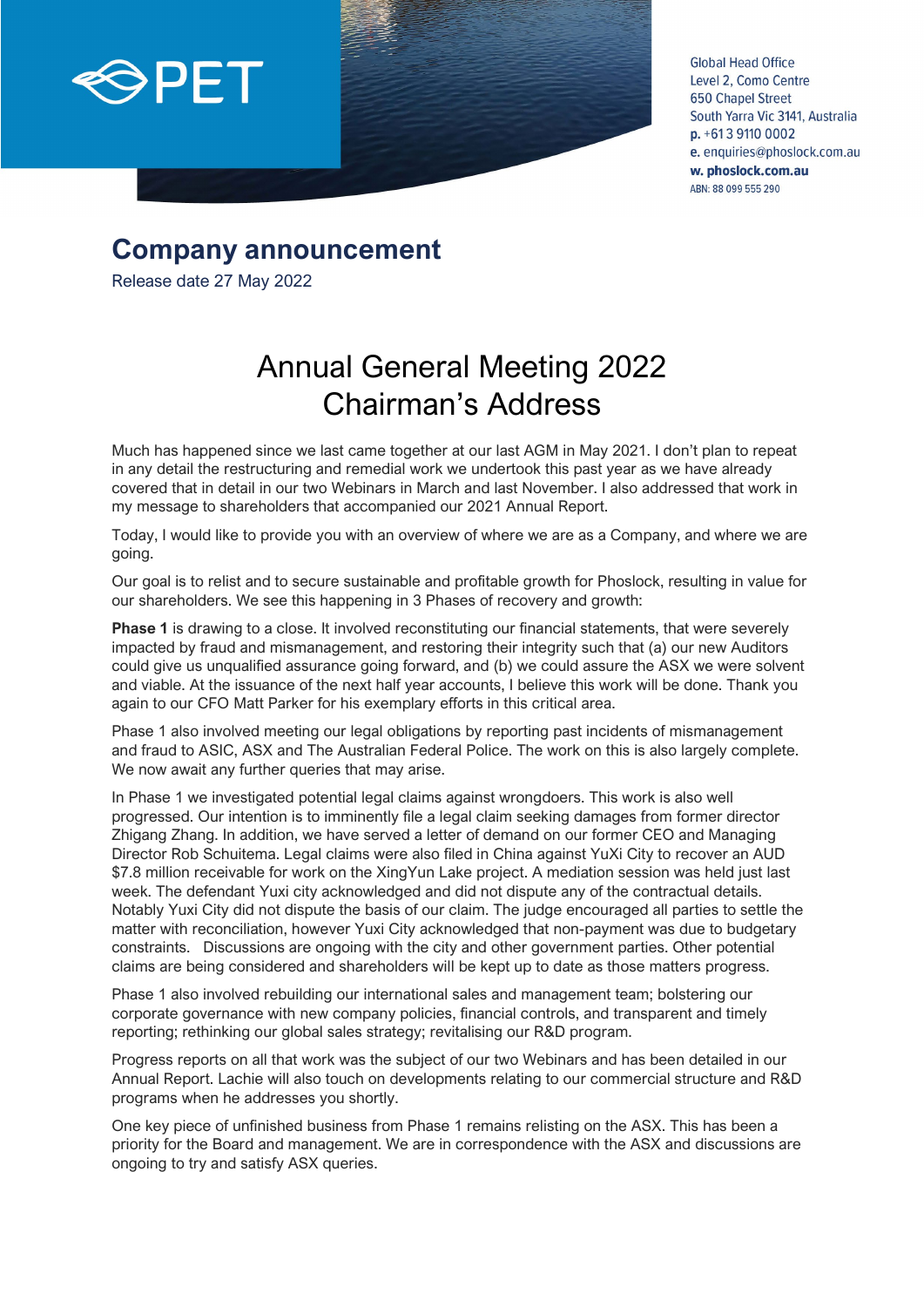

As announced last week, we have recently provided a supplementary letter to the ASX in response to questions raised following the Company's submission to the ASX earlier this year. In this latest correspondence with the ASX, we have reiterated the Company's growth strategy and plans to return to profitability; provided near term cash flow projections; and have clarified the justification for provisions and asset write downs taken in the most recent financial periods.

We remain committed to keeping shareholders updated in respect of our efforts to have PET shares reinstated on the ASX

**Phase 2** in our recovery and path to profitability is now well underway. This targets three main goals: Sales; Production; and R&D.

Our sales strategy has been extensively revised under Lachie's leadership. China remains an important market for us as the country has thousands of eutrophic polluted lakes and catchment areas all ideal for remediation with our Phoslock technology. However, China is a challenge for us. The Company has been chasing business there for many years and has secured various contracts with the largest of those now the subject of a court action where we are trying to get paid.

With our strict Code of Conduct for doing business overseas we accept that securing new business on acceptable terms and with appropriate levels of transparency and governance will be harder, not easier. China is facing its own challenges trying to achieve zero Covid cases and has imposed lockdowns and domestic and international travel restrictions. All these factors combined have meant we need to accept that, realistically, it will be some time before we can build a stable and profitable business in China.

Our growth strategy is centred on diversification – both geographically and in terms of the market segments we are able to address. To support that strategy, we have undertaken an analysis of sales opportunities in regions around the world.

One very encouraging outcome of our sales analysis is the hiring of Damian Whelan to head up our commercial operations in Europe. We have recognised that Europe presents a more encouraging market for us in the short to medium term. Damian has recorded a brief presentation to shareholders that we will show you shortly so you can hear from him directly.

Our recent success in Rotterdam has significantly lifted our profile in Europe and we are greatly encouraged by the potential in The Netherlands, the UK, Finland, Ireland, Sweden, Germany and elsewhere.

In the US, we are seeing more potential now that we have restructured our commercial offer and go to market strategy and exited our exclusive distribution agreement with Sepro. Harry Knight, our US manager, is doing an excellent job raising awareness and orders for Phoslock and securing new leads that will hopefully convert to contracted sales as we move forward.

Canada is seen as a significant potential sales market once we overcome the licensing classification issue with the Canadian Government.

And South America remains an important contributor with consistent sales in Brazil and new opportunities emerging.

A number of production-related issues also need to be addressed in Phase 2 of our recovery and growth. With our targeted/current cost structure, we need to make and sell more than 6,000 tonnes of Phoslock per year to be profitable. The Board has this month authorized expenditure of \$1million to increase capacity in our China manufacturing plant to 6,000 tonnes per annum with this upgrade to commence immediately and be completed within Q4 of this calendar year. With our current inventory levels, we are satisfied this will give us the adequate productive capacity to meet sales potential this year and next.

Once that is achieved, Phase 3 of our recovery and growth plan includes the potential construction of a new state of the art, scalable, factory in Casper, Wyoming, in the USA. This would take our total manufacturing capacity up to 12,000 tonnes pa with potential to expand capacity further as demand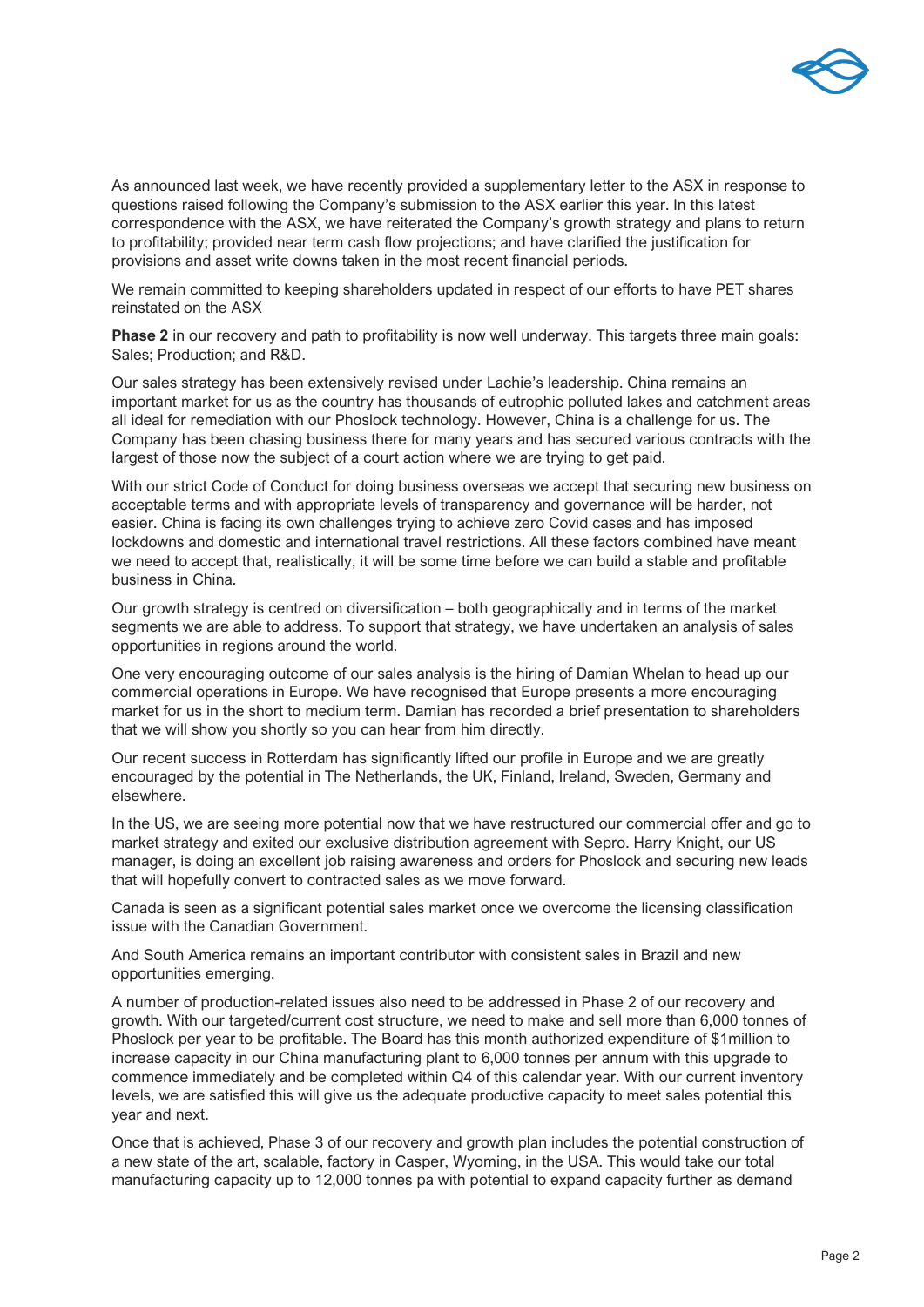

and sales continue to grow. The proposed US capacity investment brings other potential advantages such as reduced transportation costs, freedom for US tariffs on Chinese imports, and greater efficiencies. Lachie will speak more about that project shortly and how we are preparing to move forward on that project once sales demonstrate sufficient demand to justify the expenditure.

Phase 2 also sees us expanding our range of products. Some excellent work has been done this past year in identifying the leading candidates for expanding our product range and Lachie will also expand on some of these opportunities shortly.

The key goals for **Phase 3** of our plan should see us building the US plant - with increased capacity; building a strong sales pipeline with broad geographic representation; launching other products and services that enable us to address new market segments; and reinvesting in our sales teams globally.

The Board and management team share with shareholders a sense of urgency and impatience in executing on Phases 2 and 3. Covid is still blowing headwinds with restricted travel and lockdowns in China, governments and their municipalities struggling with distractions and costs of managing Covid at a local level, and of course astronomical shipping costs and delays. I don't mention these as excuses, but as further challenges, many of which we hope will be of a short-term nature and will fade over time. They will, however, slow the rebuild of our sales pipeline as selling to governments has always been a slow progress, and more so during Covid.

When I reflect on these 3 Phases of recovery and growth that I have just talked about, they are very typical of what shareholders would expect for a new technology company that had launched into business a year ago. Phoslock, of course, has been in business for a much longer period….but events of the past couple of years have necessitated a complete reset of the business and, in effect, a new start for the company. The current Board and management can't change the past. But we can influence the future. We understand the frustration of all shareholders and we share that frustration.

This is a new start for Phoslock and one we as a Board and management team are determined to succeed in.

I now call on Lachie McKinnon, our Managing Director and CEO, to review Phoslock's 2021 results and operations and to discuss the future prospects for the business.

## **This announcement has been approved by the Managing Director and Chairman**

**Mr David Krasnostein AM Mr Lachlan McKinnon**

Chairman Managing Director & CEO

– end –

**Further information: Lachlan McKinnon by Grea Slade** 

Managing Director and CEO Investor Relations lmckinnon@phoslock.com.au gslade@phoslock.com.au p: +61 3 9110 0002 [enquiries@phoslock.com.au](mailto:enquiries@phoslock.com.au)